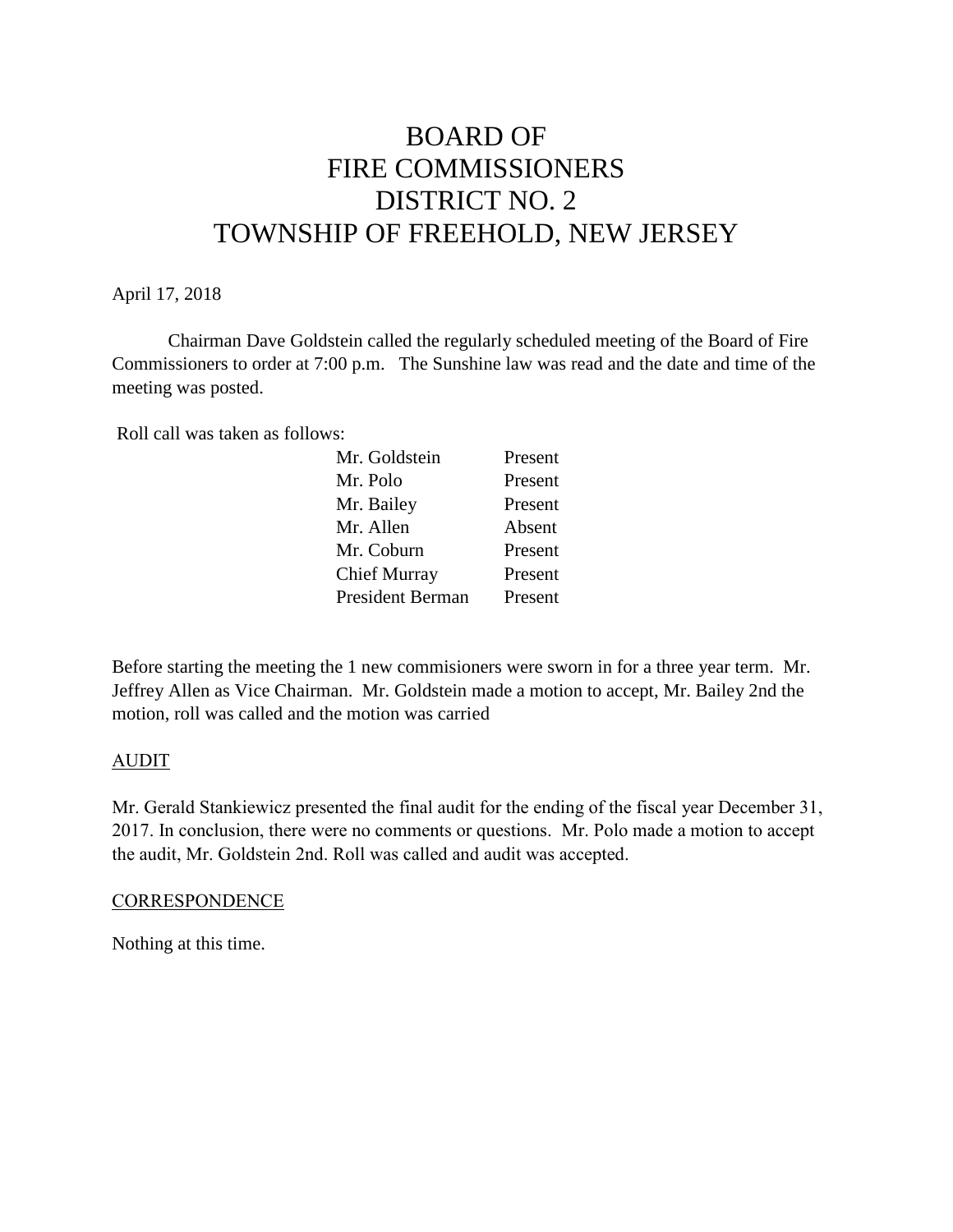## CHIEF'S REPORT

Mr. Allen amended a motion from February 20, 2018 meeting from purchasing one gas meter to purchasing 3 meters.

Chief Murray requested to buy Pyrocap Foam, concentrate for the extinguishers, formula 7 spray can and 55 gallons for the truck, in the amount of \$2,160.00, Mr. Bailey made a motion  $2<sup>nd</sup>$  by Mr. Allen.

'85 refrigerator is broke, Chief Murray to get prices for a new one.

## RADIO AND ALARM

Fire Alarm system up and running at Dutch lane Firehouse, Daniels and Pond will be done on April 18.

## **BUILDING**

Nothing at this time.

#### **INSURANCE**

Nothing at this time.

#### **MAINTENANCE**

'77 Paris from Fire and Safety says the fuel gauge unit is on back order.

Hose testing to be done on April  $20<sup>th</sup>$ 

#### NEW BUSINESS

Mr. Allen asked Chief Murray to look into bar code scanning for all inventory.

#### OLD BUSINESS

Chief Murray still working on box alarms.

President Berman reporting that the basement at the Dutch lane Firehouse has a mold problem and the members voted to authorize Serve Pro to come in for cleanup and treatment.

#### **POLICIES**

Ongoing discussion with commissioners